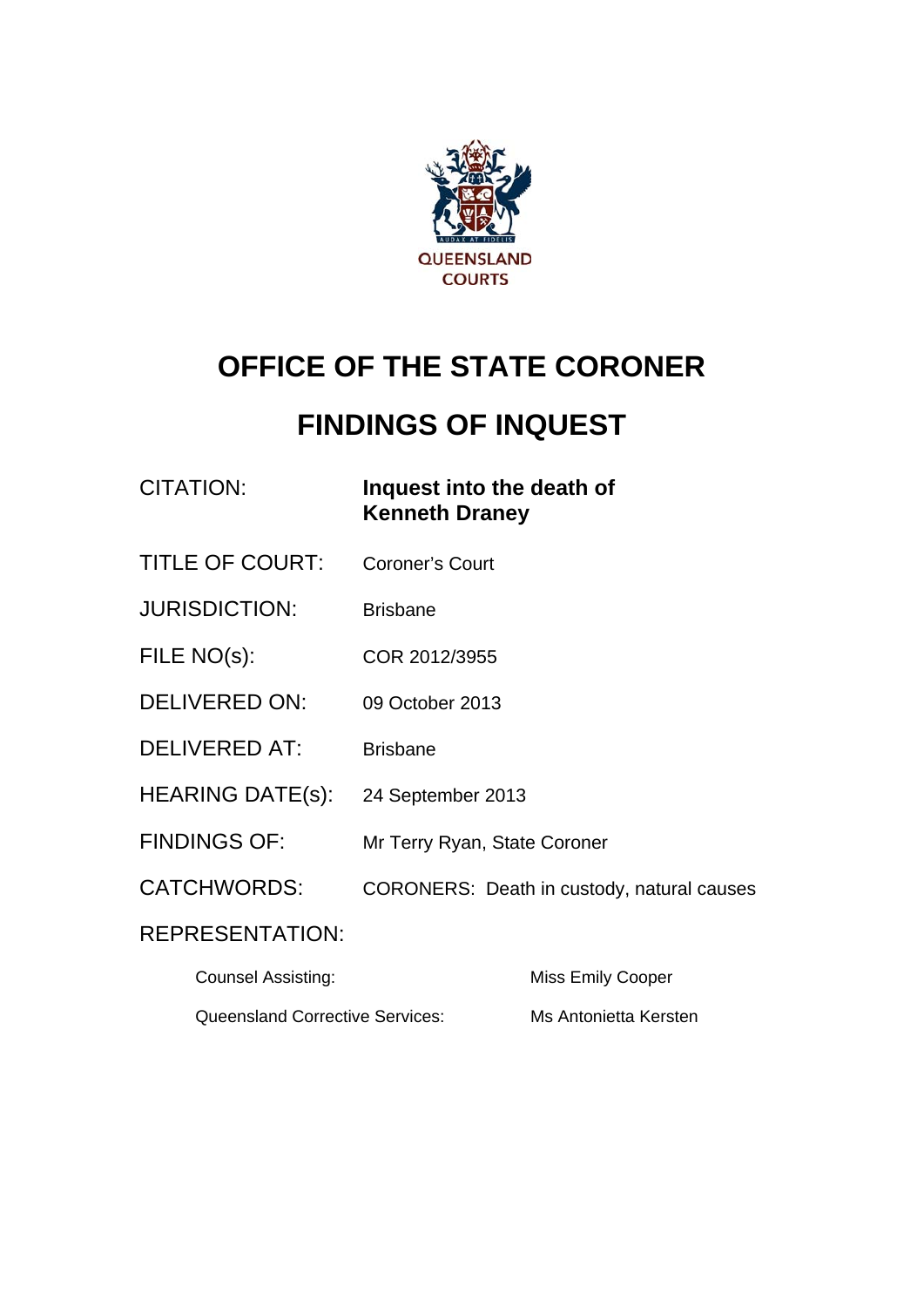#### **Table of Contents**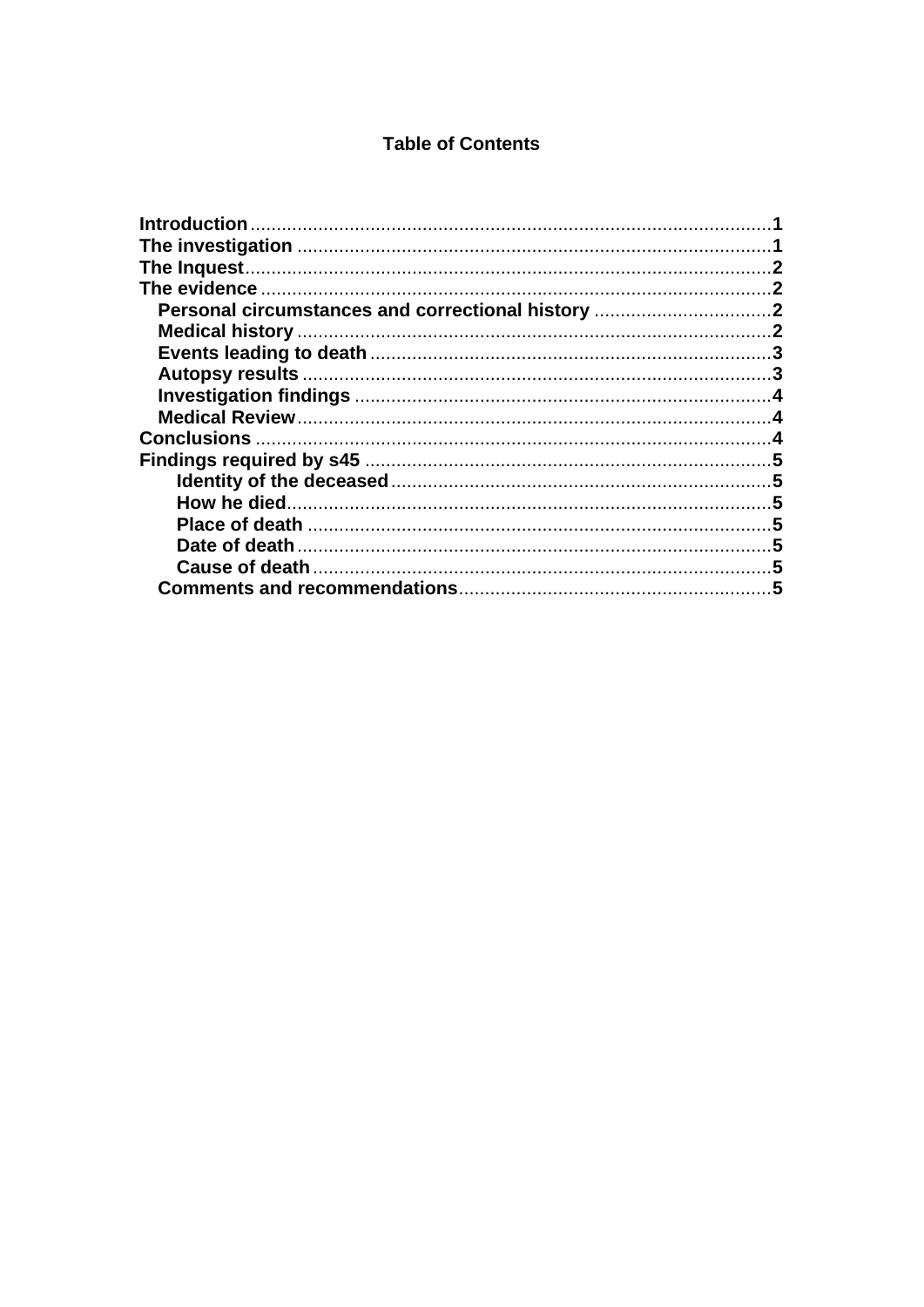The *Coroners Act 2003* provides in s. 47 that when an inquest is held into a death in custody, the coroner's written findings must be given to the family of the person who died, each of the persons or organisations granted leave to appear at the inquest and to various officials with responsibility for the justice system. These are my findings in relation to the death of Kenneth Draney. They will be distributed in accordance with the requirements of the Act and posted on the web site of the Office of State Coroner.

## <span id="page-2-0"></span>**Introduction**

At the time of his death, Kenneth Draney, 80, was an inmate at the Wolston Correctional Centre (WCC). In early May 2012 Mr Draney underwent a chest biopsy at the secure unit of the Princess Alexandra Hospital (PAH). That chest biopsy revealed metastatic mesothelioma which had spread throughout his chest and metastasised to his bones.

On 29 October 2012 Mr Draney's condition deteriorated and he was transferred to PAH. Palliative measures were put in place. In the early hours of 30 October 2012, it was noted that Mr Draney was not breathing. In accordance with his express wishes, cardio-pulmonary resuscitation was not attempted and he was pronounced deceased.

These findings:

- confirm the identity of the deceased person, how he died, and the time, place and medical cause of his death;
- consider whether any third party contributed to his death;
- determine whether the authorities charged with providing for the prisoner's health care adequately discharged those responsibilities; and
- consider whether any changes to procedures or policies could reduce the likelihood of deaths occurring in similar circumstances or otherwise contribute to public health and safety or the administration of justice.

## <span id="page-2-1"></span>**The investigation**

An investigation into the circumstances leading to the death of Mr Draney was conducted by Detective Senior Constable David Caruana from the Queensland Police Service (QPS) Corrective Services Investigation Unit (CSIU).

Upon being notified of Mr Draney's death, the CSIU attended PAH and an investigation ensued. Photographs were taken of the scene at PAH. The investigation obtained Mr Draney's correctional records and his medical files from both WCC and PAH. The investigation was informed by statements from the relevant custodial officer at PAH and Mr Draney's carer at WCC, recorded interviews with fellow prisoners who Mr Draney resided with and a statement from his son, Allan Draney. These statements were tendered at the inquest.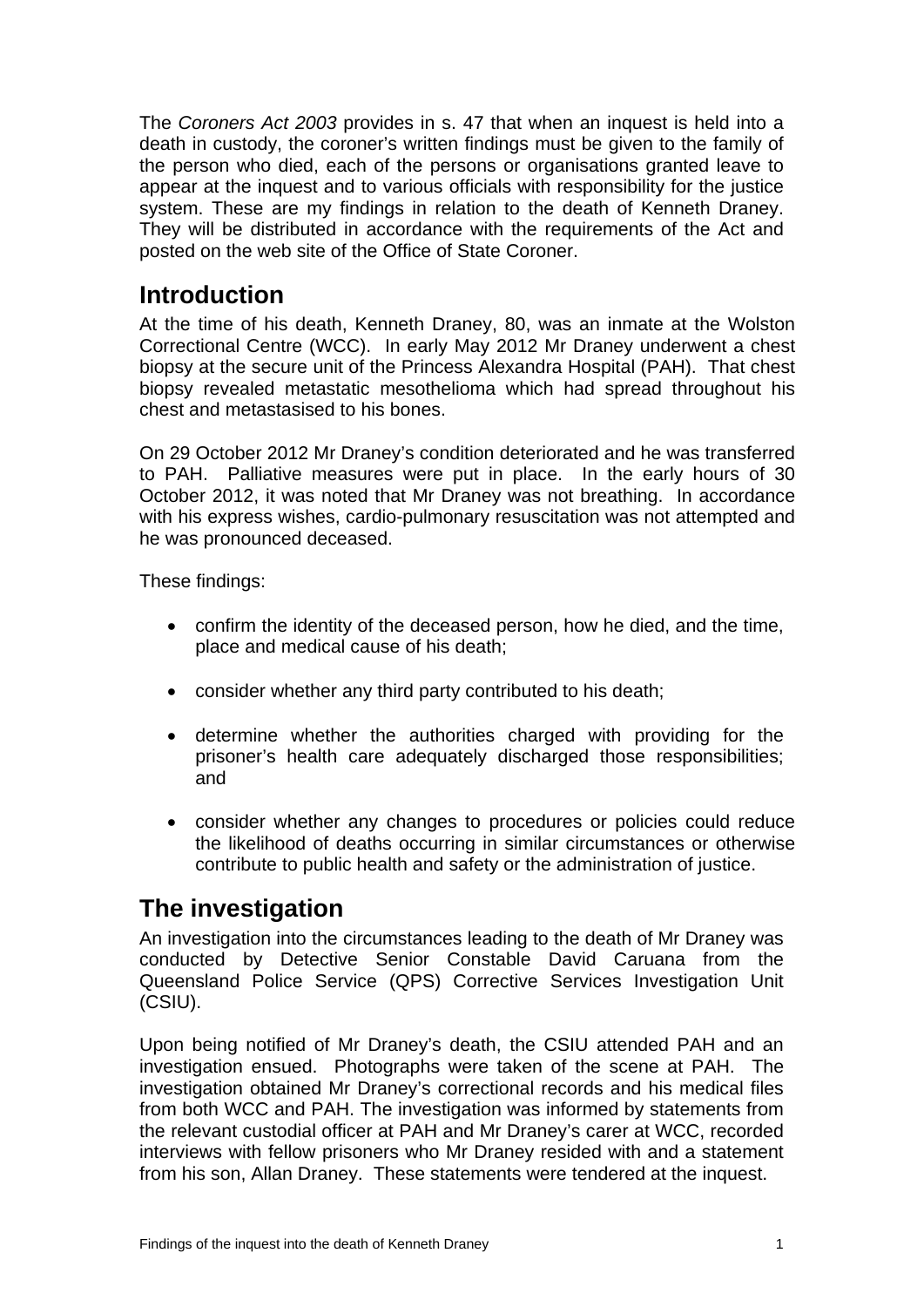An external autopsy examination was conducted by Dr Alex Olumbe. Further photographs were taken during this examination.

At the request of the Office of the State Coroner, Dr Ian Mahoney from the Queensland Health Clinical Forensic Medicine Unit (CFMU) examined the medical records for Mr Draney from PAH and WCC and reported on them.

I am satisfied that the investigation was thoroughly and professionally conducted and that all relevant material was accessed.

# <span id="page-3-0"></span>**The Inquest**

An inquest was held in Brisbane on 24 September 2013. All the statements, records of interview, medical records, photographs and materials gathered during the investigation were tendered at the inquest.

Counsel assisting, Miss Cooper, proposed that all evidence be tendered and oral evidence be heard only from Detective Senior Constable Caruana. I agreed that the evidence tendered in addition to the oral evidence of Detective Senior Constable Caruana was sufficient for me to make the requisite findings.

# <span id="page-3-1"></span>**The evidence**

#### <span id="page-3-2"></span>*Personal circumstances and correctional history*

Kenneth Draney was born in Toowoomba on 13 March 1932 making him 80 years of age when he died. He was a married man, and together he and his wife had spent many years providing full time care to intellectually impaired persons at their home north of Bundaberg. He had no criminal history up until he was 77 years of age.

On 16 April 2009, Mr Draney was charged with rape and unlawful exposure of an intellectually impaired person to an indecent act. On 10 February 2010 he was sentenced to a head term of eight years imprisonment for these offences.

He was initially incarcerated at the Maryborough Correctional Centre until 25 March 2011, at which time he was transferred to WCC.

Mr Draney had been eligible to apply for parole since 15 April 2011. An application for parole was created within the Queensland Corrective Services information management system on 18 September 2012. Mr Draney was interviewed by a psychologist in relation to his parole application in the weeks prior to his death but the application was not finalised.

#### <span id="page-3-3"></span>*Medical history*

Mr Draney had been receiving ongoing respiratory treatment from the respiratory clinic at PAH. The medical records from PAH confirm that Mr Draney's last admission before his death was from 1 May 2012 – 18 May 2012. Progressive shortness of breath was the trigger for this admission. It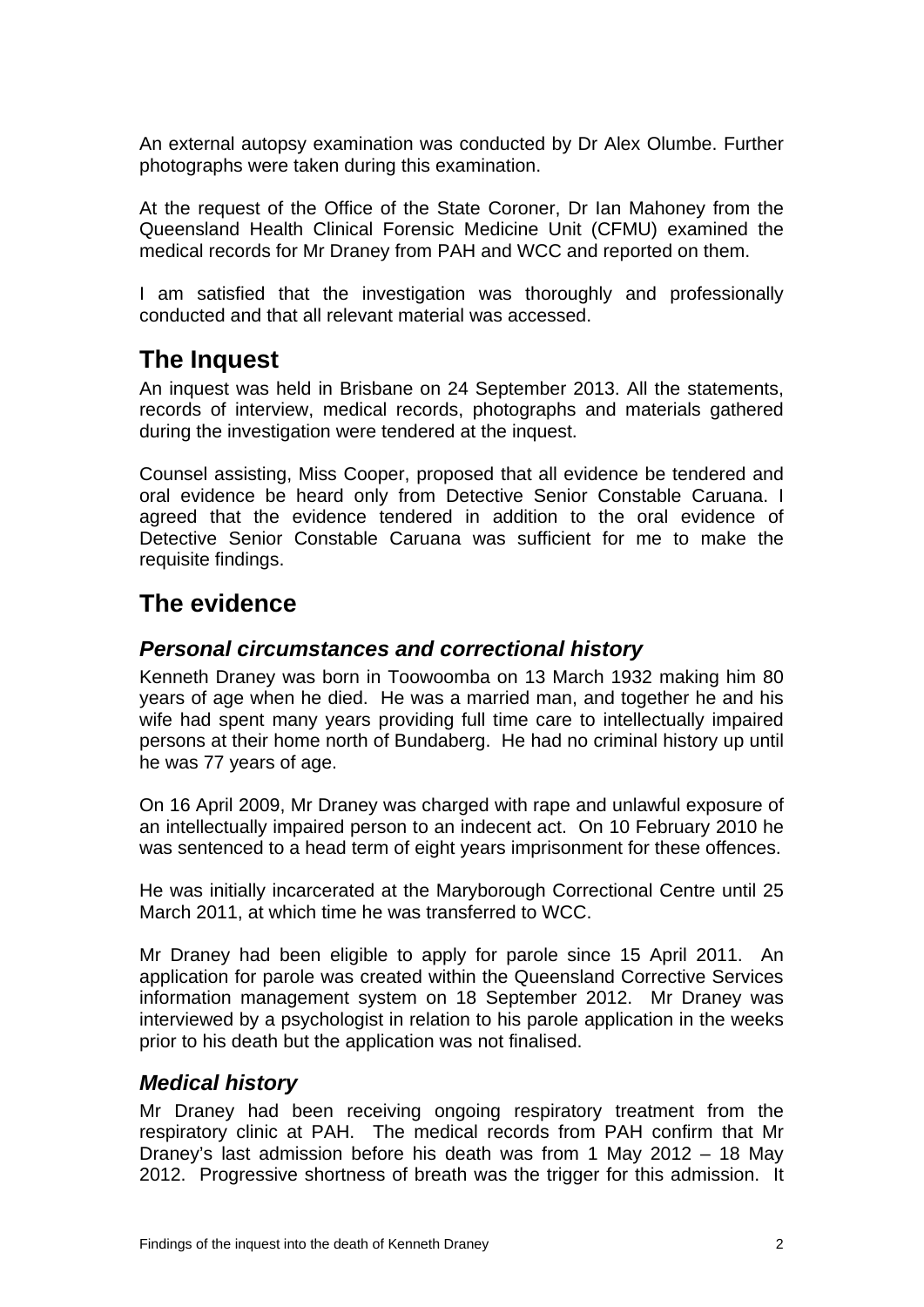was during this admission that the mesothelioma was diagnosed and discussed with Mr Draney.

On 24 May 2012 it was noted the mesothelioma had spread throughout his chest and had metastasised to his bones. The prognosis was poor. It was agreed in the days following this admission that he was to be treated symptomatically and provided with supportive care.

Mr Draney was reviewed at PAH in the months leading up to his death, specifically on 18 June 2012, 30 July 2012 and 10 September 2012. On 18 September 2012 Mr Draney signed an Acute Resuscitation Plan (ARP) which confirmed he was to be provided with palliative care only, and he was not to be resuscitated.

His condition deteriorated significantly in the lead up to his final admission to PAH on 29 October 2012 and his eventual death in the early hours of 30 October 2012.

#### <span id="page-4-0"></span>*Events leading to death*

Mr Draney's carer was a fellow inmate at WCC, Jason Wilton. Mr Wilton confirmed to police that in the early hours of 29 October 2012 he was awoken by another inmate due to Mr Draney being quite ill and moaning. Mr Wilton asked Mr Draney if he was alright, to which Mr Draney said he was. Mr Draney was assisted back to his bed.

For the next few hours, Mr Wilton checked on Mr Draney every 15 minutes and he was noted to be lying in bed, but not asleep. Later in the morning Mr Wilton informed the Health Unit nurses that Mr Draney was not well. Two nurses attended Mr Draney's cell with a stretcher, a quick assessment was conducted and he was subsequently transferred to PAH.

Palliative care measures were put in place and his observations were taken every two hours. At about 4am on 30 October 2012 it was noted Mr Draney was not breathing. In keeping with the ARP, cardio-pulmonary resuscitation was not attempted. Mr Draney was subsequently pronounced deceased.

#### <span id="page-4-1"></span>*Autopsy results*

An external examination was conducted by senior forensic pathologist Dr Alex Olumbe on 1 November 2012.

A computed tomography (CT) scan showed circumferential pleural thickening throughout the right thoracic cavity with large right loculated pleural effusion and extensive collapse of the right lung which was minimally aerated. There was marked leftward mediastinal displacement with a small left pleural effusion and diffuse air space change/layering oedema within the left upper and lower lobes.

There was also extensive peritoneal thickening extending inferiorly along the right paracolic gutter with diffuse omental thickening throughout the abdomen in keeping with transcoelomic spread of disease.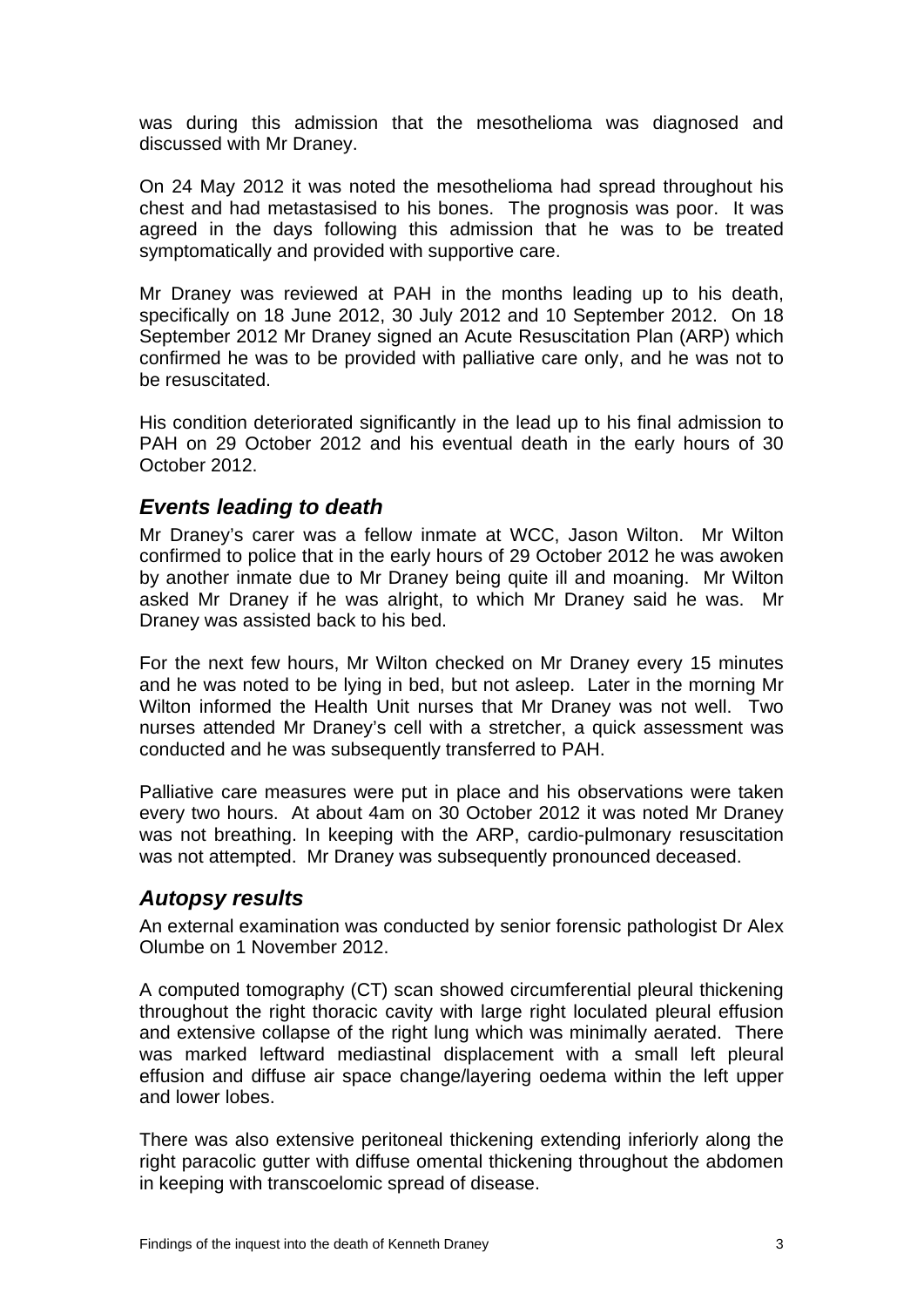Dr Olumbe opined that metastatic mesothelioma had developed and predisposed Mr Draney to multi-lobular pneumonia leading to sepsis.

The cause of death was determined as sepsis, as a consequence of lobar pneumonia, as a consequence of the mesothelioma. Ischaemic heart disease and diabetes mellitus were considered to be other significant conditions contributing to the death.

#### <span id="page-5-0"></span>*Investigation findings*

None of the other inmates at WCC provided information to the investigating officer suggesting foul play or any deficiency or inappropriateness in the treatment received by Mr Draney while in custody.

The examination of Mr Draney's body and his room at WCC revealed no signs of violence.

The CSIU investigation into Mr Draney's death did not lead to any suspicion that his death was anything but natural.

#### <span id="page-5-1"></span>*Medical Review*

The medical records pertaining to Mr Draney were sent by the Office of the State Coroner to the CFMU where they were independently reviewed by Dr Ian Mahoney.

Dr Mahoney opined that Mr Draney received appropriate medical care whilst at WCC and PAH. The standard of care provided to Mr Draney was in line with the standard of treatment which would be available to a member of the general community. In coming to that conclusion, Dr Mahoney noted the following:

- Mr Draney had mesothelioma that had spread into his chest wall and metastasised to his bones. It was a highly malignant incurable condition and, at the time of diagnosis, his life expectancy was only a few months;
- Medically, there was nothing that could be done for him;
- Even if the diagnosis had been made at an earlier time, the nature of the cancer coupled with Mr Draney's age meant the prognosis was always going to be poor.

### <span id="page-5-2"></span>**Conclusions**

I conclude Mr Draney died from natural causes. I find that none of the correctional officers or inmates at WCC or PAH caused or contributed to his death.

I am satisfied Mr Draney was given appropriate medical care by staff at PAH and while he was in custody at WCC. His death could not have been prevented.